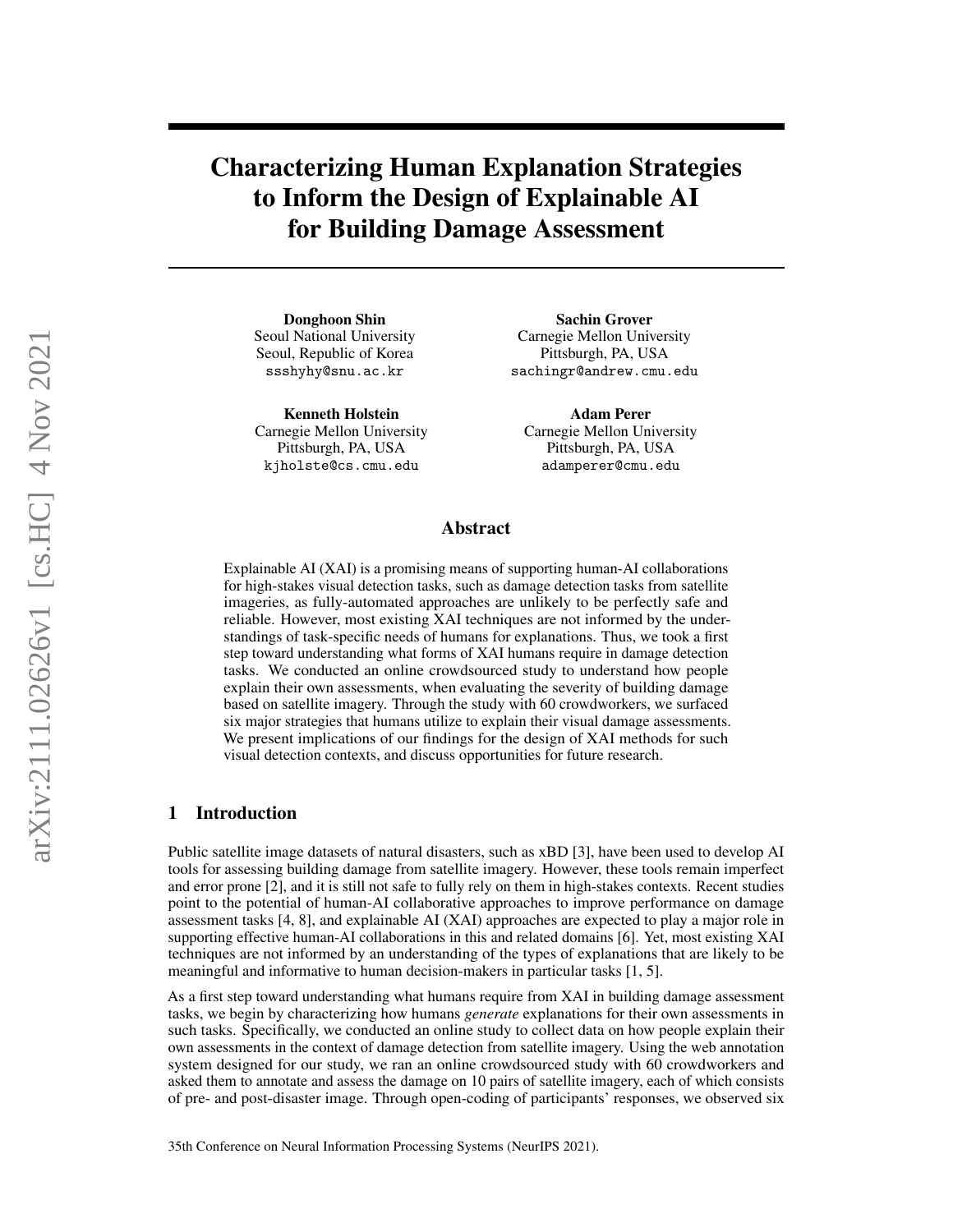major strategies that humans utilized to explain their assessments. Based on our findings, we discuss opportunities for future research.

# 2 Application Context

This study reports our preliminary findings on how humans explain their assessments of building damage caused by natural disasters from satellite imageries. As such, we forecast that our results would contribute to informing more human-centered explanations for designing XAI targeted to building damage assessment tasks.

To collect the explanations of building damage assessment from participants, we utilized satellite images from the xBD dataset [\[3\]](#page-4-0), designed to support HADR research. xBD includes pre/post-disaster pairs of satellite imagery, showing building damage from various natural disasters such as floods, fires, earthquakes, and hurricanes. For each case, xBD offers a ground truth damage assessment (i.e., coordinates and extent of damage), which we use to provide feedback to participants during training.

## 3 Method

#### 3.1 Annotation system

To collect human explanations of damage assessments, we developed a new, web-based annotation system as shown in Figure [1.](#page-1-0) In this system, users can view pre- and post-disaster images side-by-side, and can draw markups directly on each image (Figure [1-](#page-1-0)a) using various drawing tools (Figure [1-](#page-1-0)f). Users have the option to add notes to each markup they create, in an "Evidence" panel (Figure [1-](#page-1-0)b). Finally, the annotator is then asked to check their assessment of the extent of damage (Figure [1-](#page-1-0)c) and provide an explanation for this assessment (Figure [1-](#page-1-0)d). Here, the annotator may reference specific annotations within their explanation (Figure [1-](#page-1-0)e).

<span id="page-1-0"></span>

Figure 1: Screenshot of our experimental annotation system. (a) Side-by-side, interactive display of pre- and post-disaster images; (b) Editable text fields for user-generated image annotations; (c) Buttons for users to enter their overall assessment of building damage; (d) Text field for users to explain their overall assessment, possibly with linked references to specific annotations; (e) Buttons for adding direct references to specific image annotations, when writing an explanation; (f) Annotation tools to support users in marking up images

**Participants & Study procedure.** We recruited participants through Prolific, an online crowdsourcing platform, with English as their primary language. We received complete responses from a total of 60 participants ( $M_{age} = 34.07$ ,  $SD_{age} = 8.28$ ; 26 female). For the purposes of this study, participants were shown satellite images from the xBD dataset in which a *single* building (potentially out of multiple buildings shown in the image) was damaged. As such, participants were required to assess both *which* and *to what extent* building was damaged.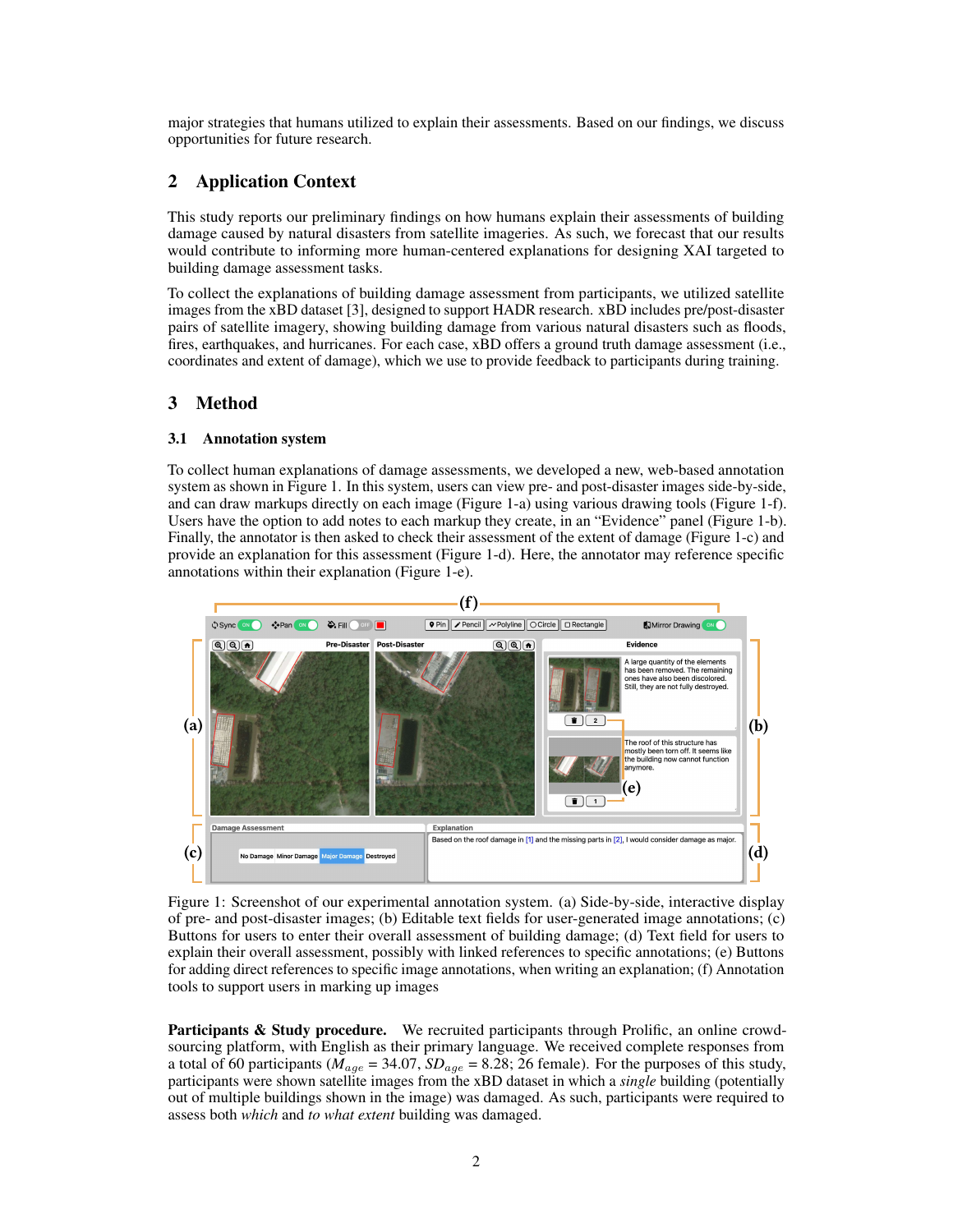Each participant took part in a training session before proceeding to the main session of the study. During this training phase, participants were shown a sequence of cases. For each case, participants were asked to make a damage assessment, but were not yet asked to explain their assessments. Upon making a damage assessment, the system provided immediate feedback on a participant's response, while also displaying the "ground truth" (an expert's assessment).

To help participants learn both the damage assessment task and how to work with the annotation interface, the training session consisted of three consecutive parts, gradually decreasing the level of guidance provided. During the first part of the training, the system showed a spotlight over the location of the damaged building and automatically zoomed in on this location, so that participants could focus on learning how to assess damage without the additional overhead of searching an image for the damaged building. In the second part, although the spotlight was still shown, the system did not zoom in on the location of the damaged building. This provided participants with opportunities to begin making inferences based on the broader surroundings of a building, and perhaps to zoom and pan on their own as needed. Finally, the third phase of the training mirrored the main session of the study. In this phase, the system stopped spotlighting the damaged building, in order to provide participants opportunities to practice searching an image for the damaged building. Throughout this training phase, participants had access to a tooltip, which allowed the to review the provided criteria for assessing the level of damage at any time.

After completing the training session, participants then moved on to the main session. Each participant was asked to assess the level of building damage on a series of 10 cases, and to explain their assessment in each case, using the interface shown in Figure [1.](#page-1-0) The average time participants spent for the training and main session is 13.26 minutes  $(SD = 5.52)$  and 23.71 minutes  $(SD = 12.19)$ , respectively.

Analysis. We used an iterative, open coding approach [\[7\]](#page-5-2) to identify categories among the explanations that participants generated. First, two independent coders read through the overall responses of participants and generated initial high-level themes. The coders independently coded cases using these themes, and then came together to compare and discuss their coding, making edits to the codes accordingly. Finally, one coder re-coded the cases and examined the content and distribution of the resulting codes, as described in Section [4.](#page-2-0)

# <span id="page-2-0"></span>4 Result

#### 4.1 Codes

A: Constructing a causal argument to explain building damage. In some cases, rather than directly referencing visual features of a building itself, participants instead pointed to visual evidence of a natural disaster in a building's surroundings to explain their assessment of building damage (A-1; e.g., *"From the evidence of flooding, I would say the building seems to have been affected"*). In other cases, participants inferred that a particular type of natural disaster had occurred based on evidence of damage to a building, and then explained their overall assessment of building damage with reference to the type of disaster (A-2; e.g., *"The building has roof damage. Probably a hurricane came and hit it"*). Some participants constructed more complex, multi-step causal arguments (A-3; e.g., *"(Step 1) There was a fire and (Step 2) it was a wildfire that took everything from the building. (Step 3) You can only see the outline of the building"*).

B: Contrasting pre- and post-disaster imagery. Many participants explained their damage assessments through direct comparisons across pre- and post-disaster images (e.g., by creating an annotation using the mirror-drawing tool). In more than 200 cases, participants referenced contrasts in the appearance of a specific building between the pre- and post-disaster images (B-1; see Figure [2-](#page-3-0)a), or contrasts in the appearance of specific sub-structures of a building (B-3; see Figure [2-](#page-3-0)c). In addition, participants often directly compared the pre- and post-disaster appearance of the area surrounding a building (B-2; see Figure [2-](#page-3-0)b). Finally, ambiguous cases in which people generated contrast-based explanations, but did not clearly specify which elements of an image they were comparing, were marked with the code B-U.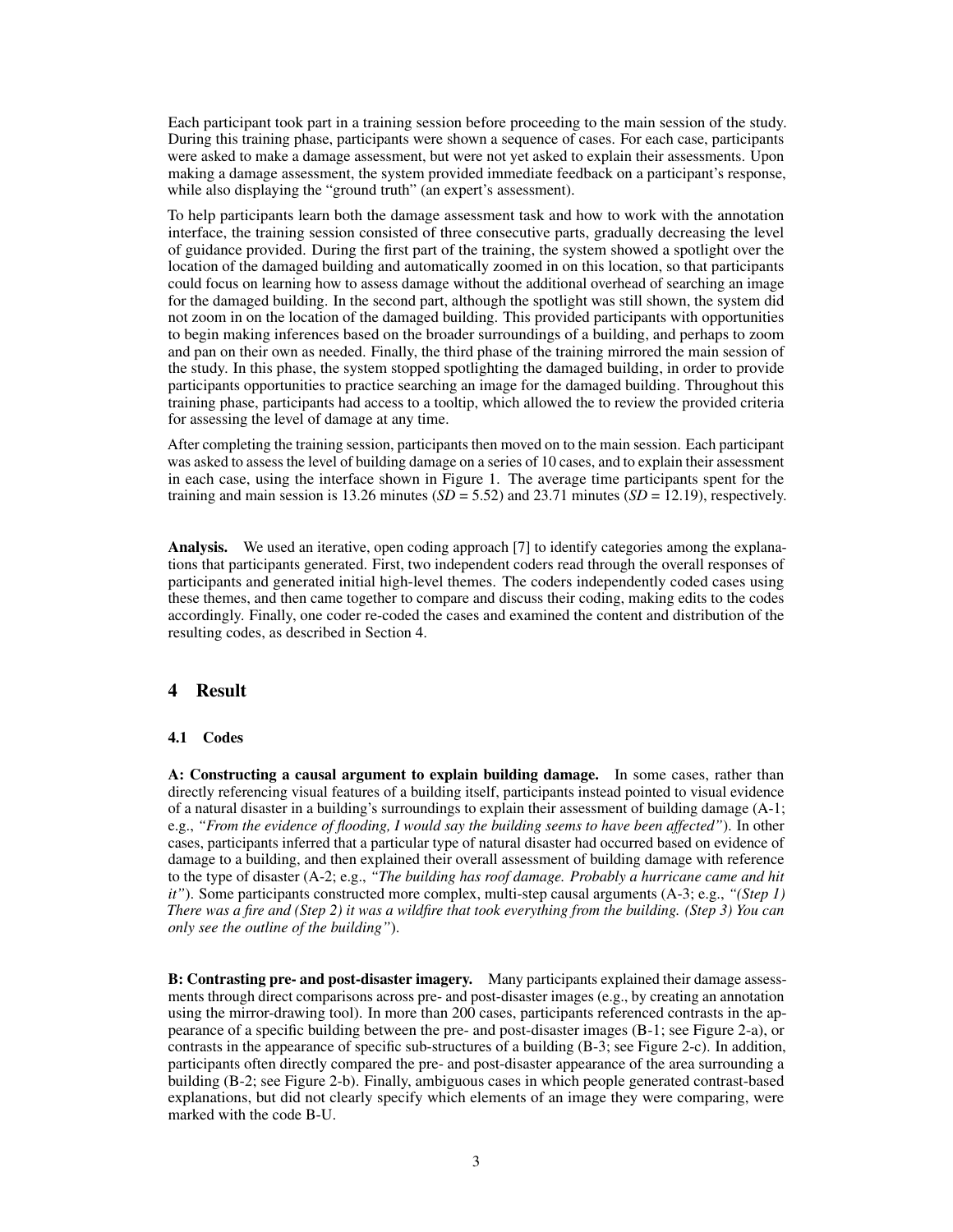<span id="page-3-0"></span>

Figure 2: Example sets of markup and annotation that were coded as B-1, B-2, B-3, and C

C: Highlighting affected part of a building. Rather than drawing markup around the whole building, some participants referenced specific affected parts of the building, but without necessarily comparing pre- and post-images in their explanations (Figure [2-](#page-3-0)c).

D: Explanations based on the extent of damage to a specific building. Some participants explained their assessment of the level of damage to a given building based on the *proportion* of the building that appears to be damaged (D-1; e.g., *"Approximately a half of the building was collapsed"*). Interestingly, even when significant building damage was evident, some participants explained lower assessments of damage by arguing that the damage appeared repairable (D-2; e.g., *"One part (of the building) was hit ... seems like it could be rebuilt"*).

E: Explaining reasons for lack of confidence in their own assessment. In cases where participants felt under-confident in their damage assessment, they sometimes provided reasons for this under-confidence as part of their explanations. For example, some participants signaled their lack of confidence with reference to properties of a satellite image, such as low-resolution, visual distortion, or small buildings being obscured by shadows or taller buildings (E-1; e.g., *"The imagery has great distortion and is difficult to judge"*). Other participants pointed out that they saw other changes between the pre- and post-disaster images (e.g., newly-built buildings in the area surrounding a given building), which made it challenging to precisely assess building damage (E-2; e.g., *"Oddly, it appears this building has been newly built up since the disaster"*). Finally, in some cases, participants simply noted that it was difficult to assess building damage, but without necessarily providing a clear reason (E-U; e.g., *"This area is hard to judge"*).

F: Using the number of damaged structures in an image as the measure for severity of the disaster. Whereas code D captures cases where participants explain their damage assessments with reference to the apparent extent of damage to the building itself, code F is applied in cases where participants explain their damage assessments with reference to the overall extent of damage observed in the image as a whole. For example, some participants explained their building damage assessment with reference to the number of other buildings that appeared to be affected (F-1; e.g., *"It appears that one building has disappeared, leading me to believe it was destroyed. However, the remaining buildings seen are unharmed"*). Furthermore, other participants explained their damage assessment with reference to the extent of damage visible in the area surrounding a building, either including building damage (F-2; e.g., *"None of the large buildings appear to be damaged, but there is evidence of a large mud patch (in the surrounding area), indicating some minor flood damage"*) or excluding building damage (F-3; e.g., *"All trees have been damaged or destroyed"* and *"Flooding has completely surrounded many of these structures"*). Finally, ambiguous cases were marked as F-U (e.g., *"Every area was totally destroyed"*).

N: No damage  $\&$  O: Other minor codes. There were some cases where the participant argued that there was 'no damage,' without providing further explanation (N). We also identified several other explanation types that arose only once in our dataset. For example, some participants explained their damage assessment with reference to evidence that a specific facility was still operational (e.g., *"Cars are still riding on the road (so the road is not affected)")*. These explanations were coded as O.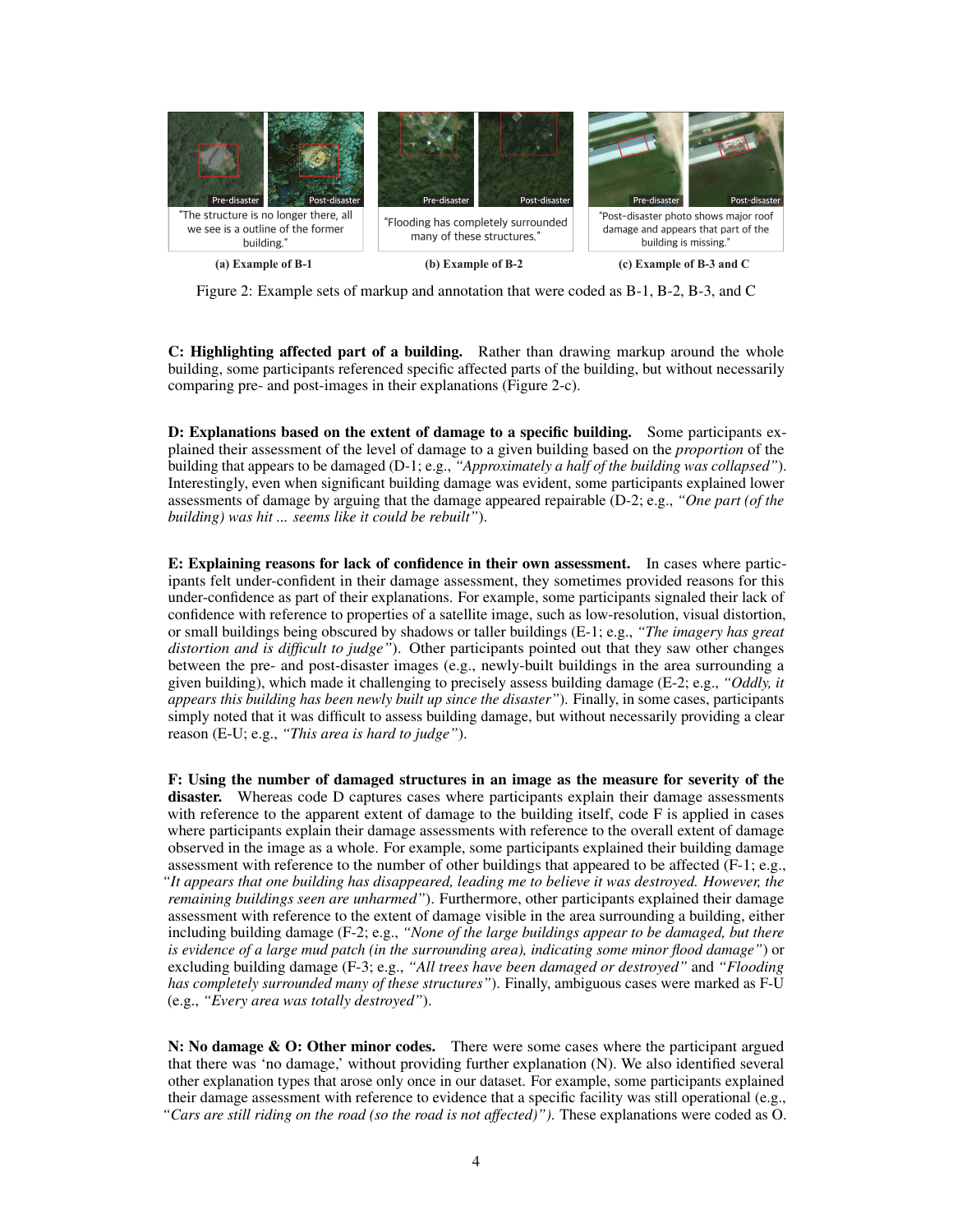<span id="page-4-5"></span>

Figure 3: Frequency of each code

#### 4.2 Summary of each code

The frequency of each code is illustrated in Figure [3.](#page-4-5) Based on responses from 60 participants, we were able to identify a total of 929 codes (1.55 codes per pre/post image pair on average,  $SD = 1.05$ ). Meanwhile, 12.8% of the assessments ( $N = 77$ ) were not assigned to any code, given that participants had not provided explanations for these cases.

# 5 Conclusion & Future Work

In this work, we analyzed the types of explanations that humans generate when assessing the severity of building damage from satellite imagery. We identified six major strategies that people used (codes A through F), illustrating each with concrete examples.

We observed that, in their explanations, participants often made use of contextual information (e.g., referring to the appearance of the surrounding area or apparent damage to surrounding buildings) in addition to direct evidence of building damage, weaving together these sources of evidence into a coherent story. Participants also frequently made reference to visual contrasts between pre- and postdisaster images, while arguing for particular causal interpretations of these contrasts (e.g., flooding, as in Figure [2-](#page-3-0)b). Finally, participants sometimes signaled their level of confidence in their own damage assessments within their explanations, while providing reasons for low confidence.

These human explanation strategies stand in contrast to those found in existing AI explanation techniques. It is our hope that the common human explanation strategies we have identified can provide useful inspiration for future AI explanation approaches. However, it remains an open question for future work whether and how these kinds of human explanation strategies might be helpful to consumers of explanations (i.e., HADR decision-makers). Future studies should explore how different types of explanations are perceived by HADR decision-makers, and how different explanation strategies might impact HADR decision-making in practice.

### References

- <span id="page-4-3"></span>[1] Alejandro Barredo Arrieta, Natalia Díaz-Rodríguez, Javier Del Ser, Adrien Bennetot, Siham Tabik, Alberto Barbado, Salvador Garcia, Sergio Gil-Lopez, Daniel Molina, Richard Benjamins, Raja Chatila, and Francisco Herrera. Explainable Artificial Intelligence (XAI): Concepts, taxonomies, opportunities and challenges toward responsible AI. *Information Fusion*, 58:82–115, 2020.
- <span id="page-4-1"></span>[2] Victor Durnov. xView2 first place, 2019. URL [https://github.com/DIUx-xView/xView2\\_first\\_](https://github.com/DIUx-xView/xView2_first_place) [place](https://github.com/DIUx-xView/xView2_first_place).
- <span id="page-4-0"></span>[3] Ritwik Gupta, Richard Hosfelt, Sandra Sajeev, Nirav Patel, Bryce Goodman, Jigar Doshi, Eric Heim, Howie Choset, and Matthew Gaston. xBD: A Dataset for Assessing Building Damage from Satellite Imagery. *arXiv preprint arXiv:1911.09296*, 2019.
- <span id="page-4-2"></span>[4] Tomaz Logar, Joseph Bullock, Edoardo Nemni, Lars Bromley, John A Quinn, and Miguel Luengo-Oroz. PulseSatellite: A tool using human-AI feedback loops for satellite image analysis in humanitarian contexts. In *Proceedings of the AAAI Conference on Artificial Intelligence*, volume 34, pages 13628–13629, 2020.
- <span id="page-4-4"></span>[5] Tim Miller. Explanation in artificial intelligence: Insights from the social sciences. *Artificial Intelligence*, 267:1–38, 2019.